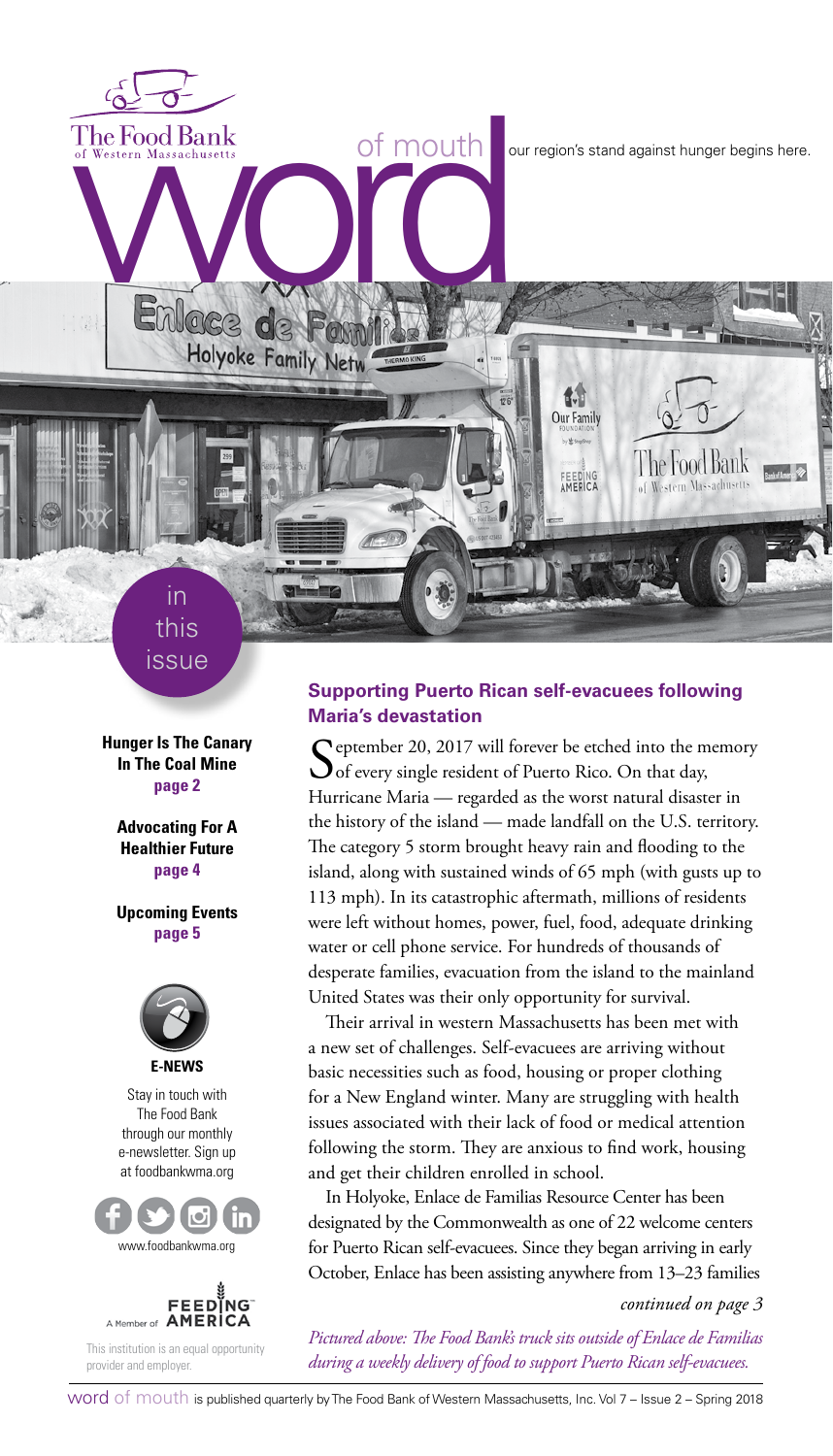# foot thought

**Hunger is the canary in the coal mine**

Executive Director Andrew Morehouse

Dear Friends,

I fear that the United States of America has conceded defeat on the War on Poverty. There was scant talk about poverty from either of the two major presidential candidates during last year's election.

*"Smart reforms would invest in glide paths of support for families to transition successfully from poverty to jobs."*

I haven't heard much from Washington since then. The only promise in the recently-passed tax bill just signed into law is the "trickle down" argument that didn't pan out after the last major tax reform of the 1980s. The American Dream of upward mobility for most of the poor and even working families has become just that … a dream.

From my vantage, hunger and food insecurity are not only symptoms of poverty, but they have become the new and lower denominator of deprivation acceptable to society before we feel compelled to act out of charity, if not moral outrage.

In western Massachusetts, the spike in food assistance that became necessary during the Great Recession in 2007 hasn't subsided significantly after almost a decade. On the contrary, it's climbed to a high plateau and remained there.

Hunger is the canary in the coal mine. Households that can't afford food are also struggling to pay other bills, including rent (or mortgage), utilities, transportation, child care, and health bills.

With so many fellow citizens already in dire straits, I worry about what lies ahead with talk of "entitlement reform," a euphemism for deep cuts to social programs to offset the projected \$1.45 trillion deficit over the next decade due to the new tax law. Our nation's historic federal nutrition programs, including SNAP and school meals, are on the chopping block.

Further whittling away at social programs will only further weaken our country. Smart reforms would invest in glide paths of support for families to transition successfully from poverty to jobs. Instead, existing policies impose cliffs that abruptly cut off supports and trap the poor in the vicious cycle of poverty and dependency on public assistance.

With even a weaker public safety net, there is no way The Food Bank will be able to feed everyone who needs food if our nation's federal nutrition programs are gutted and we experience another major recession. If that happens, what will be the next lowest acceptable common denominator of deprivation? ●

The mission of The Food Bank of Western Massachusetts is to feed our neighbors in need and lead the community to end hunger. Published by The Food Bank of Western Massachusetts, www.foodbankwma.org, info@foodbankwma.org, 413-247-9738 Executive Director, Andrew Morehouse • Word of Mouth Editor, Chris Wojcik • Contributing Writer, Laura Sylvester The Food Bank is committed to promoting cultural diversity through its board, staff, volunteers, and member agencies. This Institution is an equal opportunity provider. To file a complaint of discrimination write USDA, Director, Office of Civil Rights, Washington, DC 20250-9410.

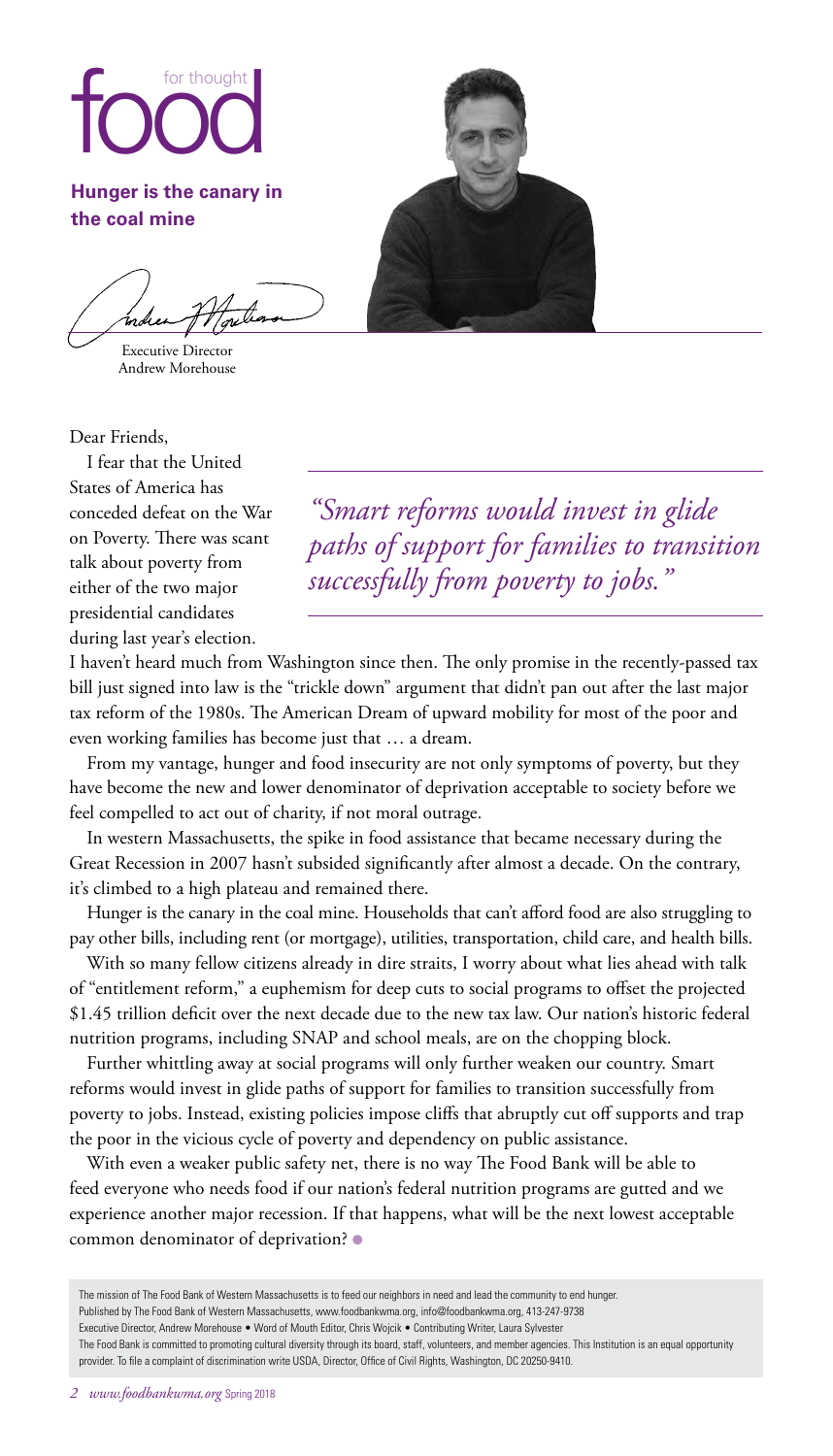### **SELF-EVACUEES continued from page 1**

each day (approximately 300 people per week). They assist families with navigating the complicated, and often confusing, process of phone calls and paperwork to arrange for temporary housing. They also provide them with food and clothing, and connect them with their community support resources to transition into the area.

"Every case is individual," explains Betty Medina Lichtenstein, Executive Director of Enlace de Familias. "These families have just gone through the absolute worst experience of their lives; and then they come here and have to deal with a lot of uncertainty."

The Food Bank is collaborating with community organizations throughout the region to meet their most basic need: food.

Since November 14, we have been making weekly deliveries to Enlace to provide



*Volunteers and staff at Enlace de Familias organize food and clothing to be distributed to families. The Food Bank has been making weekly deliveries to the center, providing food for approximately 125 families per week.* 

food for approximately 125 families per week. The provisions of canned fruit and vegetables, soup, rice, beans, cereal, pasta, peanut butter and other staples afford families nourishment as they get themselves settled. Additionally, our Agency Relations team is connecting families with our local partner agencies so they can continue to access healthy food.

Our SNAP team is making routine visits to Enlace to assist self-evacuees with applying for federal SNAP benefits, the largest domestic hunger program that serves as an important resource for food-insecure households to purchase healthy food.

 "Everybody wants to help, but the amount of people to feed is enormous," says Betty. "We wouldn't be able to do the work that we do without the support of The Food Bank."

The impact of self-evacuees on the region extends beyond the city of Holyoke. In Springfield, the Gandara Center/Springfield Family Resource Center is also welcoming people coming to the area from Puerto Rico. The Food Bank has also been delivering food weekly to this center since December. Many of our partner food pantries and meal sites across the region have reported an increase of visits due to self-evacuees.

As we begin 2018 facing these unprecedented challenges, we are reminded that it is going to take all of us, working together, to strengthen our community. It is through your support that we are able to feed our neighbors in need. We thank you for your continued commitment to our mission. Together, we can ensure that everyone in our region has access to healthy food, regardless of their circumstances. ●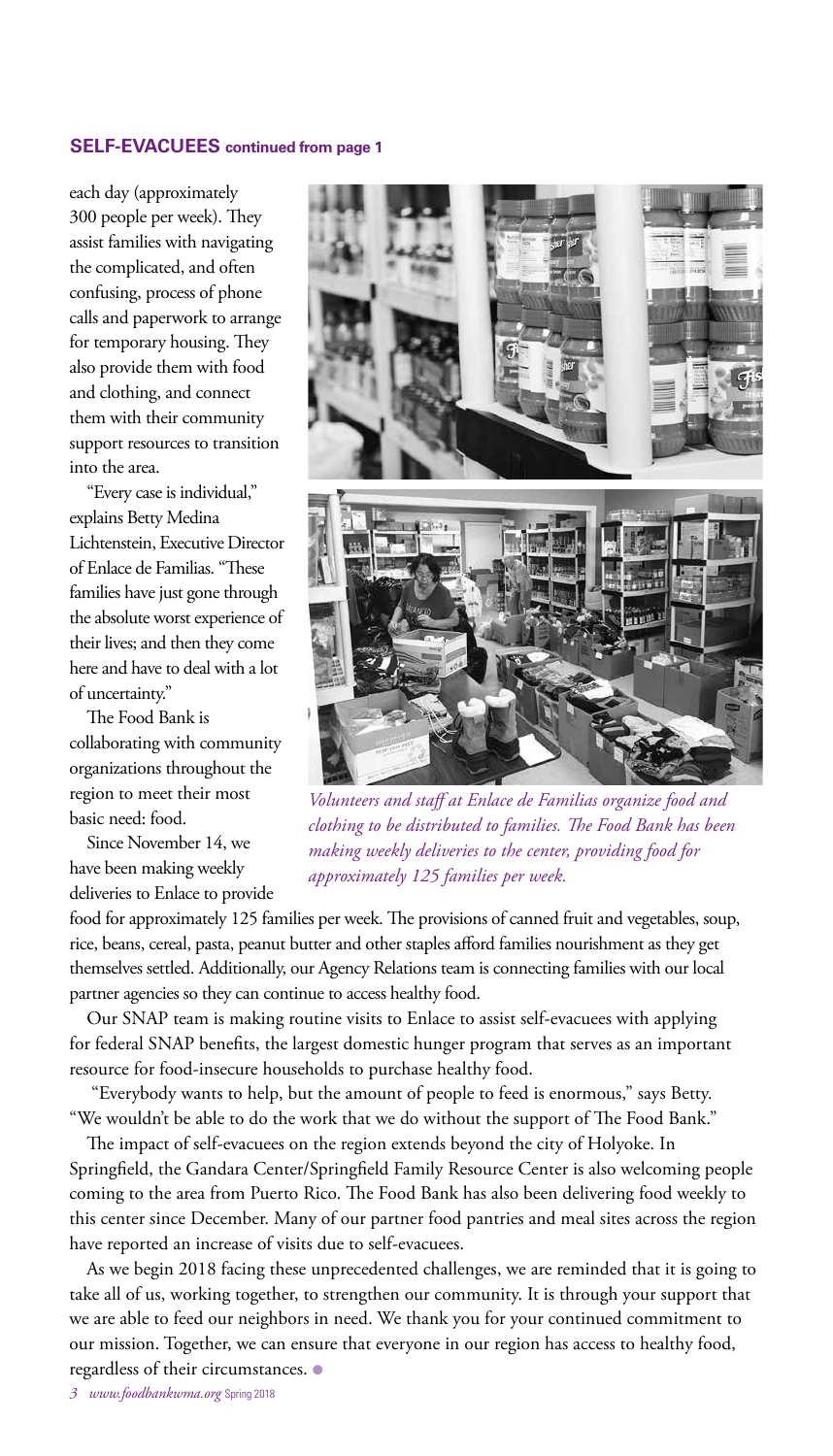# **Monte's March raises \$258,000**

**Thank you for supporting this amazing event**

n November 20 & 21, 2017, 93.9 The River's Monte Belmonte once again led his group of community supporters, political representatives and business leaders along the streets of the Pioneer Valley for the eighth consecutive Monte's March event. This year's March raised more than \$258,000 for The Food Bank. Thank you to all of our sponsors, donors and supporters who helped make this year's event such a tremendous success. Your efforts will provide more than 774,000 meals to our neighbors in need. ●



## **Advocating for a healthier future**

April 2017 saw the rollout of the Healthy Incentives Program (HIP) in Massachusetts,<br>providing a dollar-for-dollar match for SNAP recipients when they purchase fresh produce at farmers markets, farm stands, CSAs and mobile markets. Funded by the USDA and implemented by the Department of Transitional Assistance (DTA), it has been wildly successful, allowing thousands of Massachusetts residents to purchase healthy produce and close to 200 local farmers to increase their sales.

Making sure that HIP remains funded is one of The Food Bank's top public policy priorities for 2018. We have been working closely with DTA and other community partners (including CISA, the Massachusetts Food System Collaborative and The Franklin County Food Council) to ensure a smooth roll out and expansion of the program.

Other state-level policy priorities include:

- Increased funding for the Massachusetts Emergency Food Assistance Program (MEFAP) for food banks to purchase more food;
- Legislation that would require schools with 60% or higher free- and reduced-lunch populations to serve breakfast to all students in their classrooms, after the morning bell.

We will also be keeping a close eye on the Farm Bill and the budget reconciliation process, and working hard to oppose any proposed changes in funding to SNAP or The Emergency Food Assistance Program (TEFAP).

Your voice can make positive change and bring the issue of hunger to the forefront. We urge you to sign up to receive our advocacy alerts at *foodbankwma.org/enews.* ●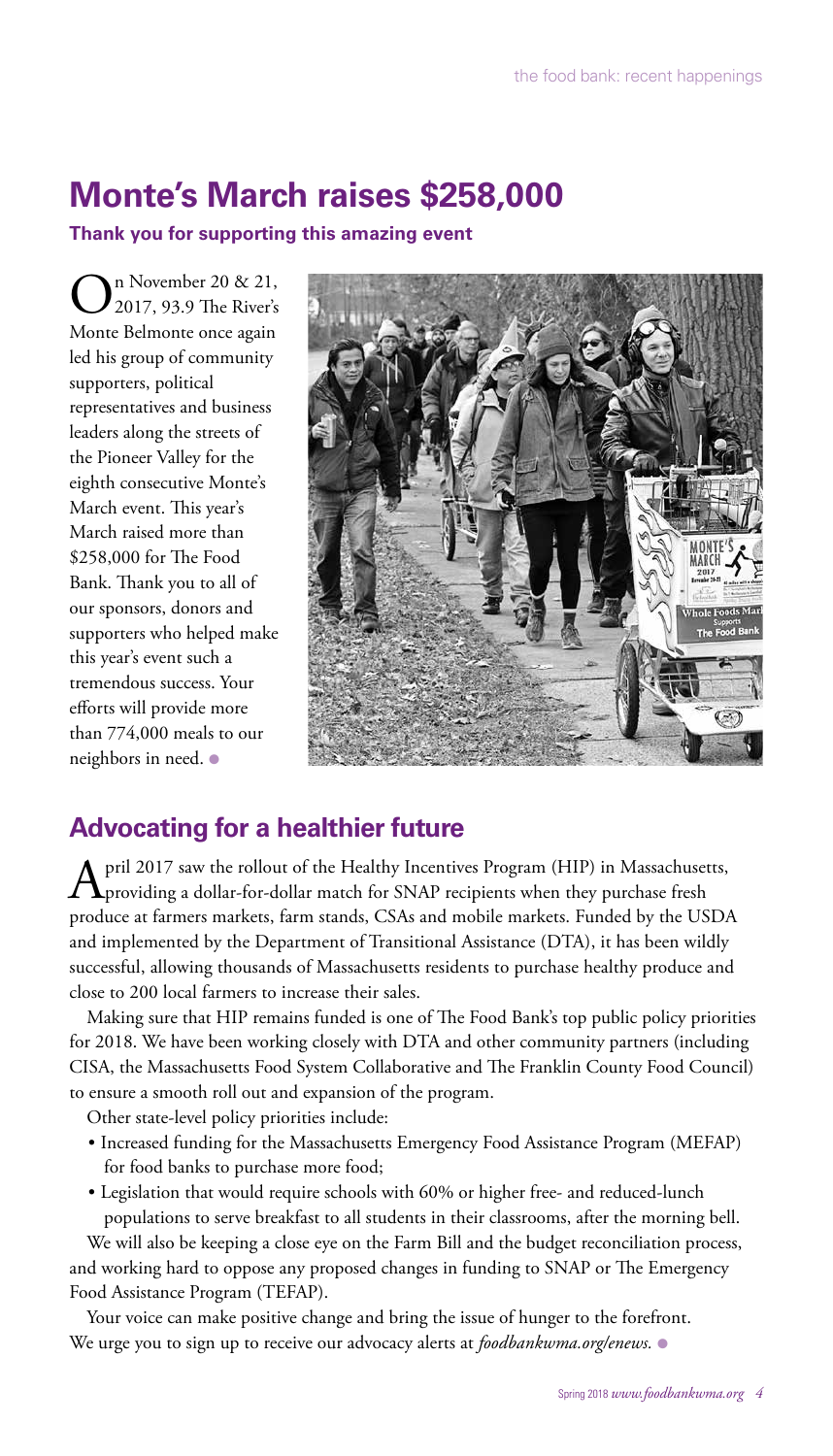

You're invited to this year's very special Spring Event: National Donut Day Beer Pairing<br>Party. This fun competition will recognize Berkshire Brewing Company's 20 years of supporting The Food Bank.

The event will feature local donut shops and bakeries, each of which will be assigned a specific Berkshire Brewing Company beer. They'll be tasked with creating a donut that pairs with that beer. Our guests and judges will have a chance to sample all the pairings and vote for their favorite.

For the past 20 years, Berkshire Brewing Company has supported our mission to feed our neighbors in need, donating 10% of gross sales of every bottle, growler and keg of their Shabadoo Black & Tan Ale. This donation has provided the equivalent of more than 600,000 meals.

Tickets for this 21 & over event are available online at *www.beeranddonuts.info*. ●

### **2018 Calendar of Events**

*The Food Bank has a number of fun and unique events planned throughout 2018. From farm-to-table, to a dinner on the vineyard, you can join other like-minded people in our community, have a fun time out, and support the mission of The Food Bank. Here are just a few things we have planned:*

### **Farm-to-Table Dinner**

### **July 29, 2018 E. Cecchi Farm, Feeding Hills**

An elegant on-farm dining experience prepared by the chefs at Wheelhouse Farm Truck & Catering, using ingredients sourced directly from the farm.

### **Chefs Dinner by the River September 6, 2018 Good Stock Farm, Hatfield**

A five-course dinner on the banks of the Connecticut River, prepared by top chefs from some of The Pioneer Valley's best restaurants.

### **Will Bike 4 Food**

### **September 30, 2018 Hatfield Lyons Club Pavilion, Hatfield**

An annual event for cyclists of all ages and experience levels. Choose between 10, 25, 50, and 100 mile routes.

### **Glendale Ridge Vineyard Dinner**

### **October 14, 2018 Southampton, MA**

Dine amongst the vines with stunning fall views of the mountains. This multi-course meal will be prepared by Wheelhouse Farm Truck & Catering.

**For information about these and other exciting events, visit foodbankwma.org/events**